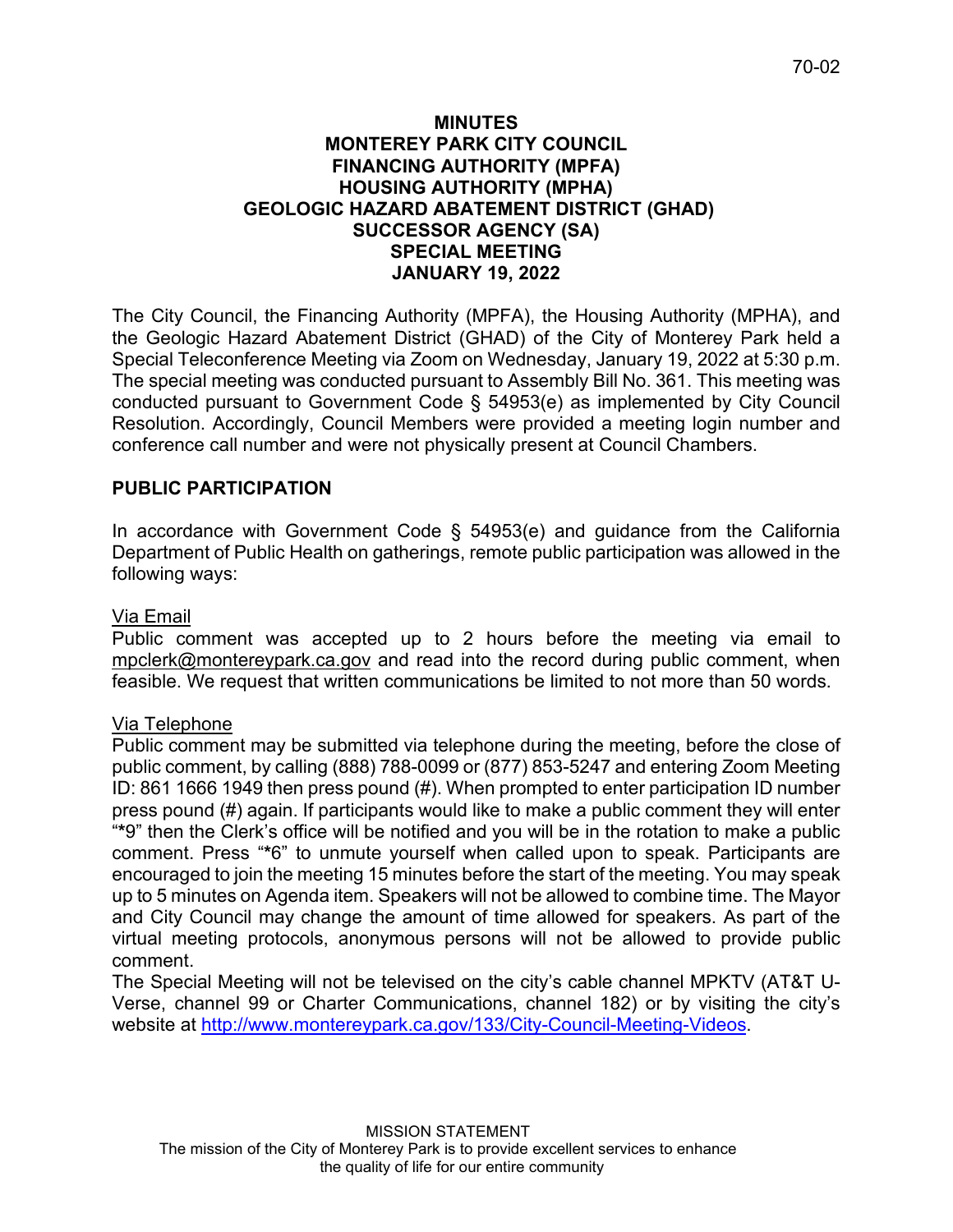**Important Disclaimer** – When a participant calls in to join the meeting, their name and/or phone number will be visible to all participants. Note that all public meetings will be recorded.

## **CALL TO ORDER:**

Mayor Lo called the meeting to order at 5:30 p.m.

## **ROLL CALL:**

Deputy City Clerk Cindy Trang called the roll: Peter Chan, Hans Liang, Henry Lo, Fred Sornoso, Yvonne Yiu Council Members Absent: None

**ALSO PRESENT:** City Treasurer Joseph Leon, City Manager Ron Bow, City Attorney Karl Berger, Assistant City Manager Inez Alvarez, Director of Management Services Martha Garcia, Director of Human Resources & Risk Management Christine Tomikawa, Deputy City Clerk Cindy Trang

### **PUBLIC COMMUNICATIONS** - None

### **ORAL AND WRITTEN COMMUNICATIONS** – None

**1. OPEN SESSION**

#### **1A. RECOMMENDATION BY THE CITY TREASURER TO TRANSFER IDLE FUNDS FROM THE LOCAL AGENCY INVESTMENT FUND TO THE LOS ANGELES COUNTY INVESTMENT POOL**

**Recommendation:** It is recommended that the City Council consider authorizing the City Manager, or designee, to transfer idle funds from the Local Agency Investment Fund to the Los Angeles County Pooled Investment Fund upon recommendation by the City Treasurer; and taking such additional, related, action that may be desirable.

**Action Taken:** By consensus, the City Council carried over this item to the Consent Calendar category of the January 19, 2022 regular meeting to be held at 6:30 p.m.

### **1B. LEGAL SERVICES AGREEMENTS WITH LEHAVI STARGARDTER, LLP.**

**Recommendation:** It is recommended that the City Council consider authorizing the City Manager to execute a standard legal retainer agreement Lehavi Stargardter, LLP in a form approved by the City Attorney for on-call legal services; and taking such additional, related, action that may be desirable.